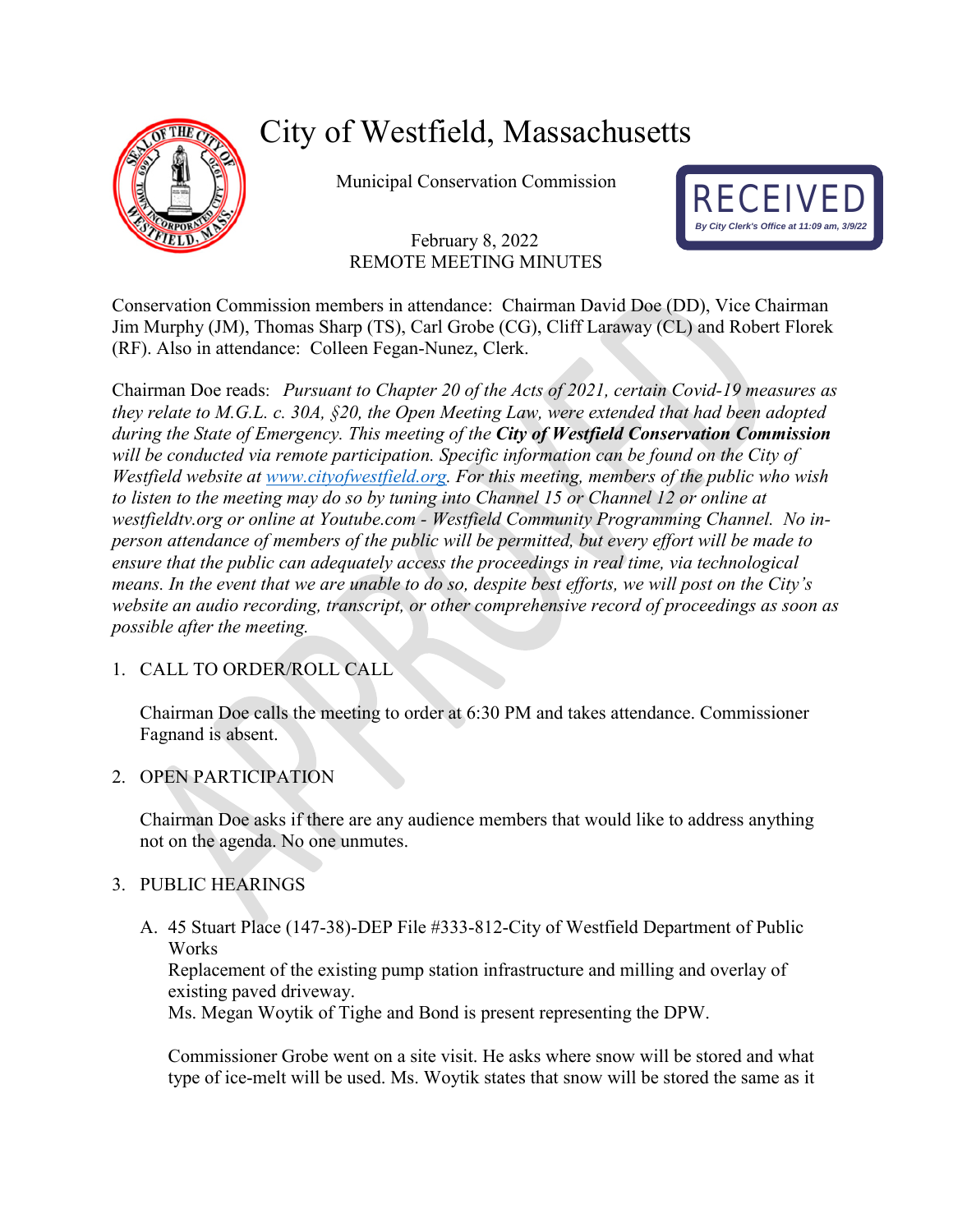has been in the past and only sand will be used. Chairman Doe verifies that the building will be in the same footprint.

Vice Chairman Murphy motions to close the Public Hearing and is seconded by Commissioner Grobe. JM-Yes, CG-Yes, RF-Yes, CL-Yes, TS-Yes, DD-Yes The motion passes.

Commissioner Grobe motions to accept the Order of Conditions as written and is seconded by Commissioner Laraway. JM-Yes, CG-Yes, TS-Yes, RF-Yes, CL-Yes, DD-Yes

The motion passes.

B. 70 Turnpike Industrial Road (49R-8, 49R-3, 55R-6)-Local Ordinance Only (LOO)-James Hardie Building Products, Inc/Carlos Ortiz Building addition, expansion of the paved parking area and truck access/loading areas within the Buffer Zone to an upgradient intermittent stream. Mr. John Tomaszewski of R. Levesque Associates Inc. and Mr. Carlos Ortiz are present representing James Hardie Building Products, Inc.

Chairman Doe reads the legal language. Mr. Tomaszewski explains the project which consists of building an addition and expansion of the paved parking area and truck access/loading areas within the Buffer Zone to an upgradient intermittent stream. Chairman Doe questions where the access road appears to encroach on the 50-foot Buffer Zone. Mr. Tomaszewski states that the road follows the existing access road. Commissioner Grobe asks how much impervious surface will be added with the addition of the spur line for the railroad. Mr. Tomaszewski states that this will only be a little bit added into the 100-foot Buffer Zone. He will have the exact number at the next meeting. The Commission requests a site walk. Commissioner Grobe asks for the amount of fill being brought in to the site. Chairman Doe asks it there are any questions from the audience. No one unmutes.

Commissioner Grobe motions to continue the Public Hearing until February 22, 2022 at 6:30 PM and is seconded by Commissioner Florek. JM-Yes, TS-Yes, CG-Yes, RF-Yes, CL-Yes, DD-Yes The motion passes.

## 4. PUBLIC MEETINGS

# A. 84 Otter Point Road (280-2)-Vincent Cross

Installation of a temporary mobile home with no ground disturbance. Mr. Vincent Cross is present.

Chairman Doe reads the legal language. Commissioner Grobe states that he went on a site visit. He states that the area is already disturbed and that it will be 75-feet away from the water. He states that there will be no ground disturbance. Chairman Doe asks if there are any questions from the audience. No one unmutes.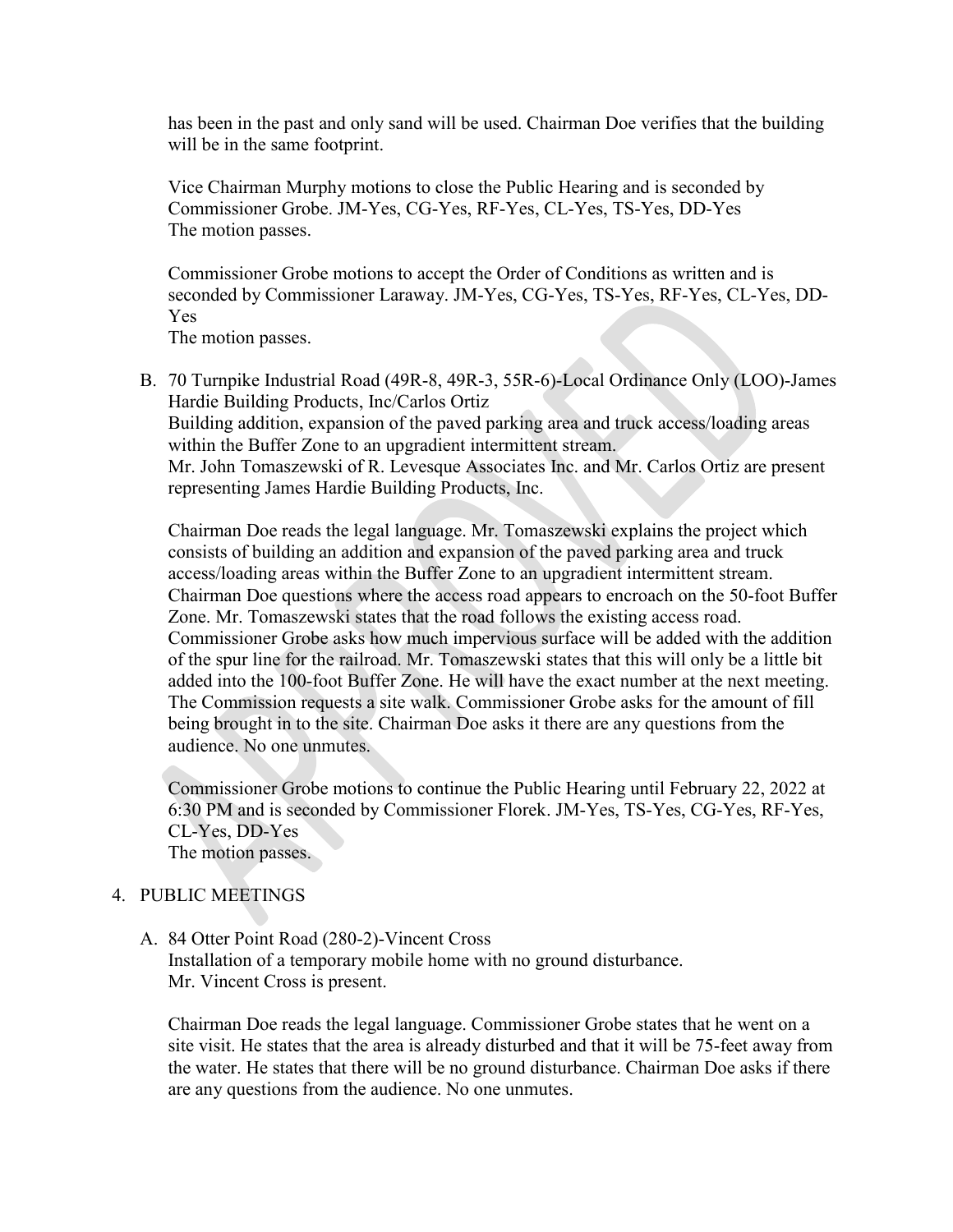Commissioner Grobe motions to close the Public Meeting and is seconded by Commissioner Laraway. JM-Yes, TS-Yes, CG-Yes, RF-Yes, CL-Yes, DD-Yes The motion passes.

Vice Chairman Murphy motions:

- 1. Negative 3 with conditions:
	- a. There shall be no ground disturbance.
	- b. There will be no removal of trees.
	- c. Conservation office shall be notified when installation is complete.
	- d. Conservation office shall be notified when mobile home is removed.

and is seconded by Commissioner Florek. JM-Yes, CG-Yes, RF-Yes, TS-Yes, CL-Yes, DD-Yes

The motion passes.

### 5. ENFORCEMENT

A. 224-226 Russellville Road (62R-27-1)-William and Kristine Sheldon/Done Right Homes, LLC-DEP File #333-769 Potential Violation Mr. William Sheldon is present.

Clerk Nunez states that this should have been removed from the agenda. She states that the DPW has begun work using the Emergency Certification that the Commission issued at the last meeting. Chairman Doe explains the photos.

B. 300 Union Street (35R-22)-Custom Railing Metal Fabricators Violation.

Clerk Nunez states that Mr. Cote contacted her and stated that the consultant was a no show. She states that she will contact the consultant to see what is going on.

C. 277 Russellville Road (62R-12)-Justin and Candice Curran Potential Violation.

Commissioner Sharp visited the site. He states that he was able to speak to the home owner and walk the property. The property owner is cleaning up an area near the resource area that has garbage and junk piled in the Buffer Zone.

Commissioner Sharp motions to rescind the Cease and Desist Order and send a letter inform the land owner that any work within 200-feet of the stream he should notify the Commission and is seconded by Commissioner Grobe. JM-Yes, TS-Yes, CG-Yes, RF-Yes, CL-Yes, DD-Yes The motion passes.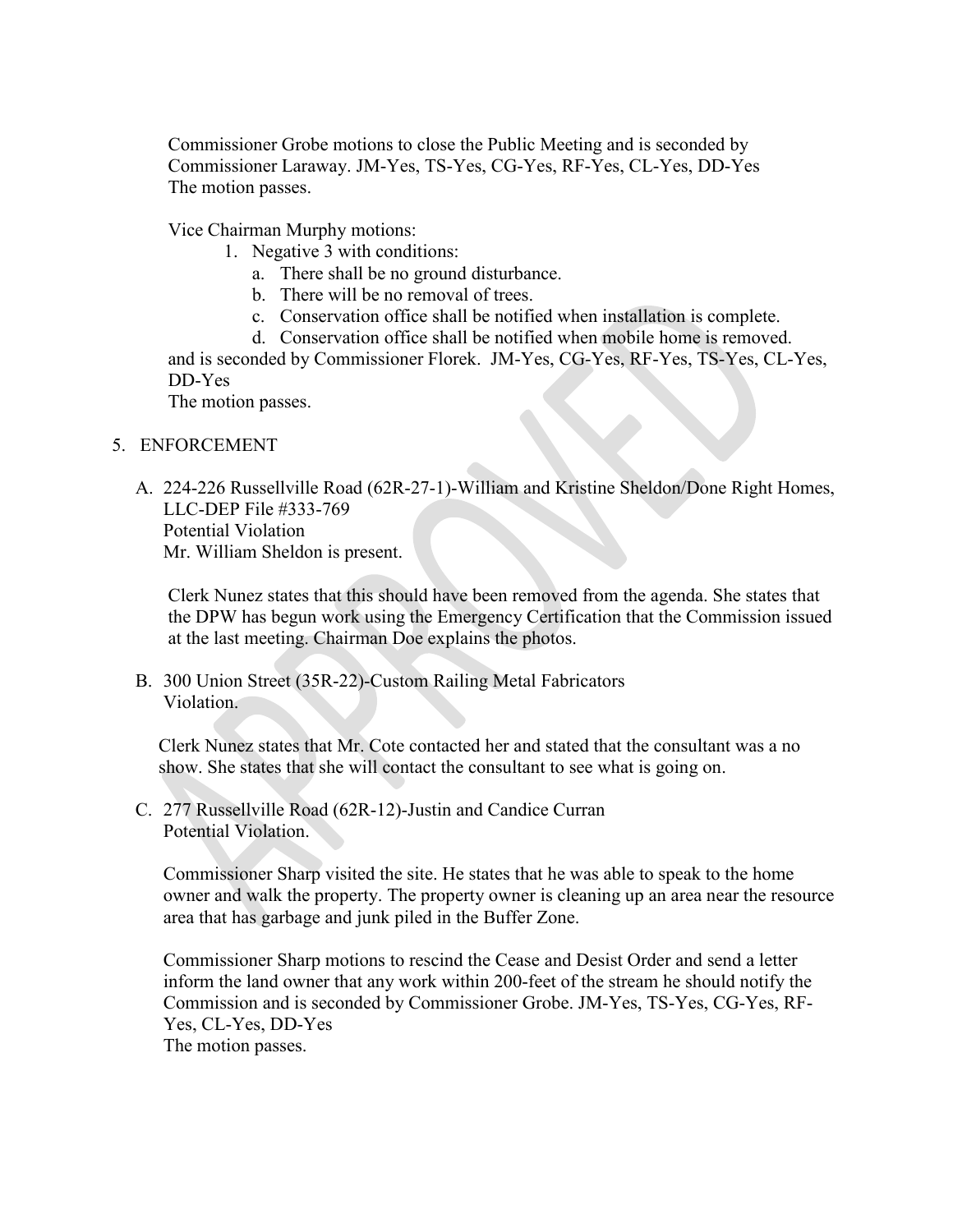#### 6. DISCUSSION

A. 224-226 Russellville Road (62R-27-1) -DEP File #333-769-William and Kristine Sheldon/Done Right Homes, LLC Request for Certificate of Compliance.

Clerk Nunez spoke to the City Solicitor and it was determined that the COC should be issued so that the applicant can get their bond money back.

Vice Chairman Murphy motions to approve the Certificate of Compliance and is seconded by Commissioner Grobe. TS-Yes, JM-Yes, CG-Yes, RF-Yes, CL-Yes, DD-Yes The motion passes.

B. 396 Prospect Street Ext.(39R-20)-DEP File #333-706-Eugene Kurtz Request for Certificate of Compliance.

Clerk Nunez states that there are as built plans for the septic system but the garage was never built.

Commissioner Sharp motions to approve the Certificate of Compliance and is seconded by Commissioner Florek. JM-Yes, CG-Yes, RF-Yes, CL-Yes, TS-Yes, DD-Yes The motion passes.

C. 301-303 East Main Street and 0 Little River Road (28R-25 & 116-23)-DEP File #333- 801-Absak, LLC/Abdow Corporation Request for Certificate of Compliance.

Clerk Nunez states that as builts are on file.

Commissioner Sharp motions to approve the Certificate of Compliance and is seconded by Commissioner Grobe. JM-Yes, TS-Yes, CG-Yes, RF-Yes, CL-Yes, DD-Yes The motion passes.

D. West Road-City of Westfield Department of Public Works (DPW) Emergency Certificate for water on the road.

Chairman Doe states that Casey from DPW met with Rob Levesque Associates (RLA) on site yesterday in effort to come up with a remedy to the drainage issue. RLA has given us a proposal for a survey of existing conditions, wetlands delineation, site layout and grading plan, and filing of a notice of intent. Once the City has signed right of entry for the property, we'll give them the okay to proceed with the work. Casey is not sure how far out RLA is booked, but this will likely take several weeks.